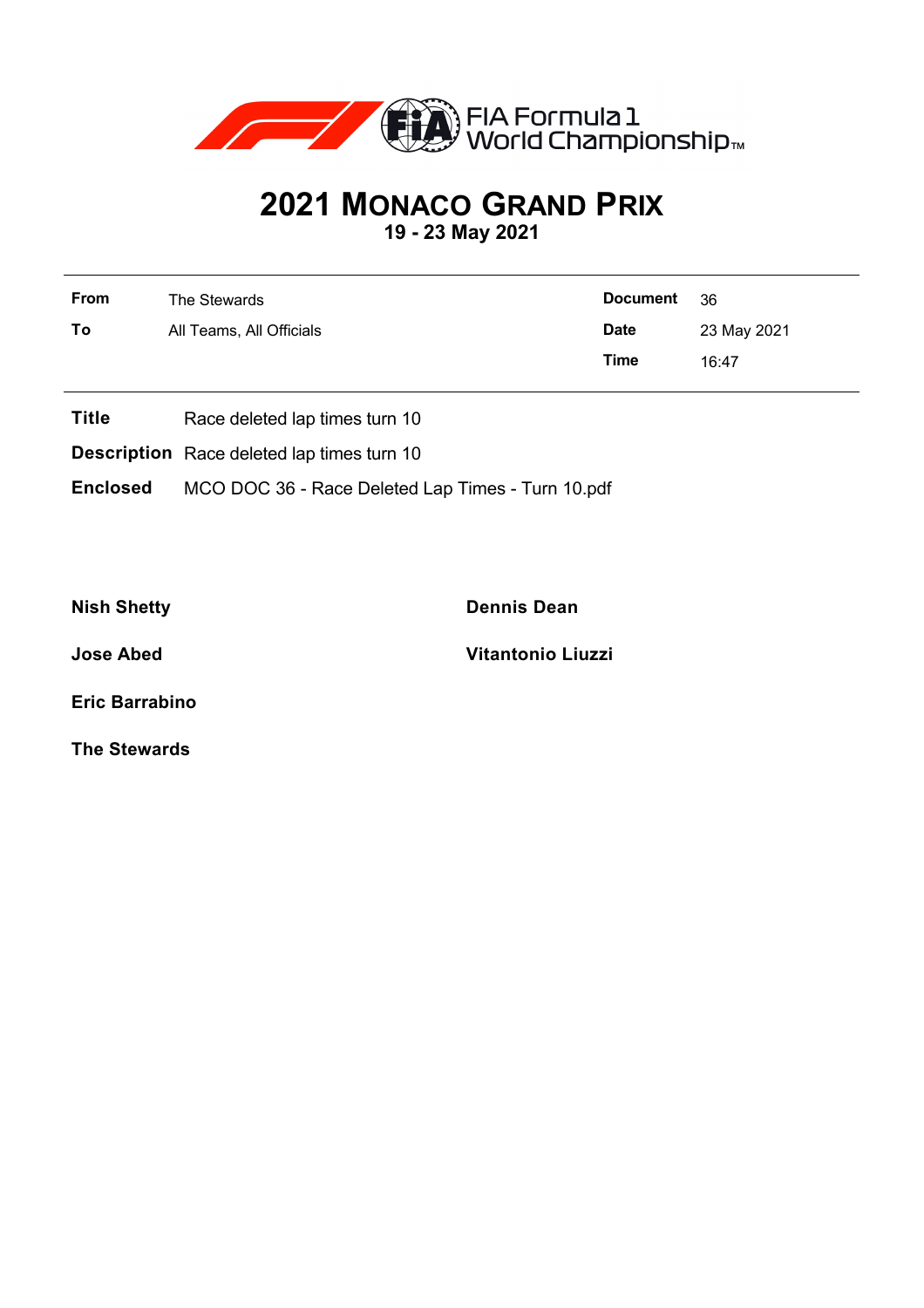

## **2021 MONACO GRAND PRIX**

**19 – 23 May 2021** 

| From | The Stewards             | <b>Document</b>            | -36                  |
|------|--------------------------|----------------------------|----------------------|
| To   | All Officials, All Teams | <b>Date</b><br><b>Time</b> | 23 May 2021<br>16:47 |

The Stewards, having received reports from the Race Director, have considered the following matters and determine the following:

**Session** Race

**Fact** The cars below did not use the track at turn 10.

| <b>Decision</b> | Car | <b>Driver</b>          | <b>Competitor</b>              | <b>Offence</b><br>time | <b>Lap Time</b> |
|-----------------|-----|------------------------|--------------------------------|------------------------|-----------------|
| 1               | 9   | Nikita Mazepin         | Uralkali Haas F1 Team          | 15:12:05               | 1:19.535        |
| $\overline{2}$  | 4   | <b>Lando Norris</b>    | <b>McLaren F1 Team</b>         | 15:15:28               | 1:17.190        |
| 3               | 9   | Nikita Mazepin         | Uralkali Haas F1 Team          | 15:18:40               | 1:18.904        |
| 4               | 4   | <b>Lando Norris</b>    | <b>McLaren F1 Team</b>         | 15:25:39               | 1:16.602        |
| 5               | 10  | <b>Pierre Gasly</b>    | Scuderia AlphaTauri Honda      | 15:26:59               | 1:17.309        |
| 6               | 47  | <b>Mick Schumacher</b> | Uralkali Haas F1 Team          | 15:35:43               | 1:22.457        |
| 7               | 47  | Mick Schumacher        | Uralkali Haas F1 Team          | 15:37:07               | 1:23.437        |
| 8               | 99  | Antonio Giovinazzi     | Alfa Romeo Racing ORLEN        | 15:50:47               | 1:16.038        |
| 9               | 47  | <b>Mick Schumacher</b> | Uralkali Haas F1 Team          | 15:54:02               | 1:26.398        |
| 10              | 9   | Nikita Mazepin         | Uralkali Haas F1 Team          | 15:54:56               | 1:21.209        |
| 11              | 47  | <b>Mick Schumacher</b> | Uralkali Haas F1 Team          | 15:55:26               | 1:24.818        |
| 12              | 9   | Nikita Mazepin         | Uralkali Haas F1 Team          | 15:58:58               | 1:20.555        |
| 13              | 9   | Nikita Mazepin         | Uralkali Haas F1 Team          | 16:00:18               | 1:22.757        |
| 14              | 18  | <b>Lance Stroll</b>    | Aston Martin Cognizant F1 Team | 16:00:38               | 1:17.562        |
| 15              | 6   | Nicholas Latifi        | <b>Williams Racing</b>         | 16:01:56               | 1:16.122        |
| 16              | 3   | Daniel Ricciardo       | McLaren F1 Team                | 16:02:37               | 1:22.040        |
| 17              | 9   | Nikita Mazepin         | Uralkali Haas F1 Team          | 16:04:26               | 1:22.519        |